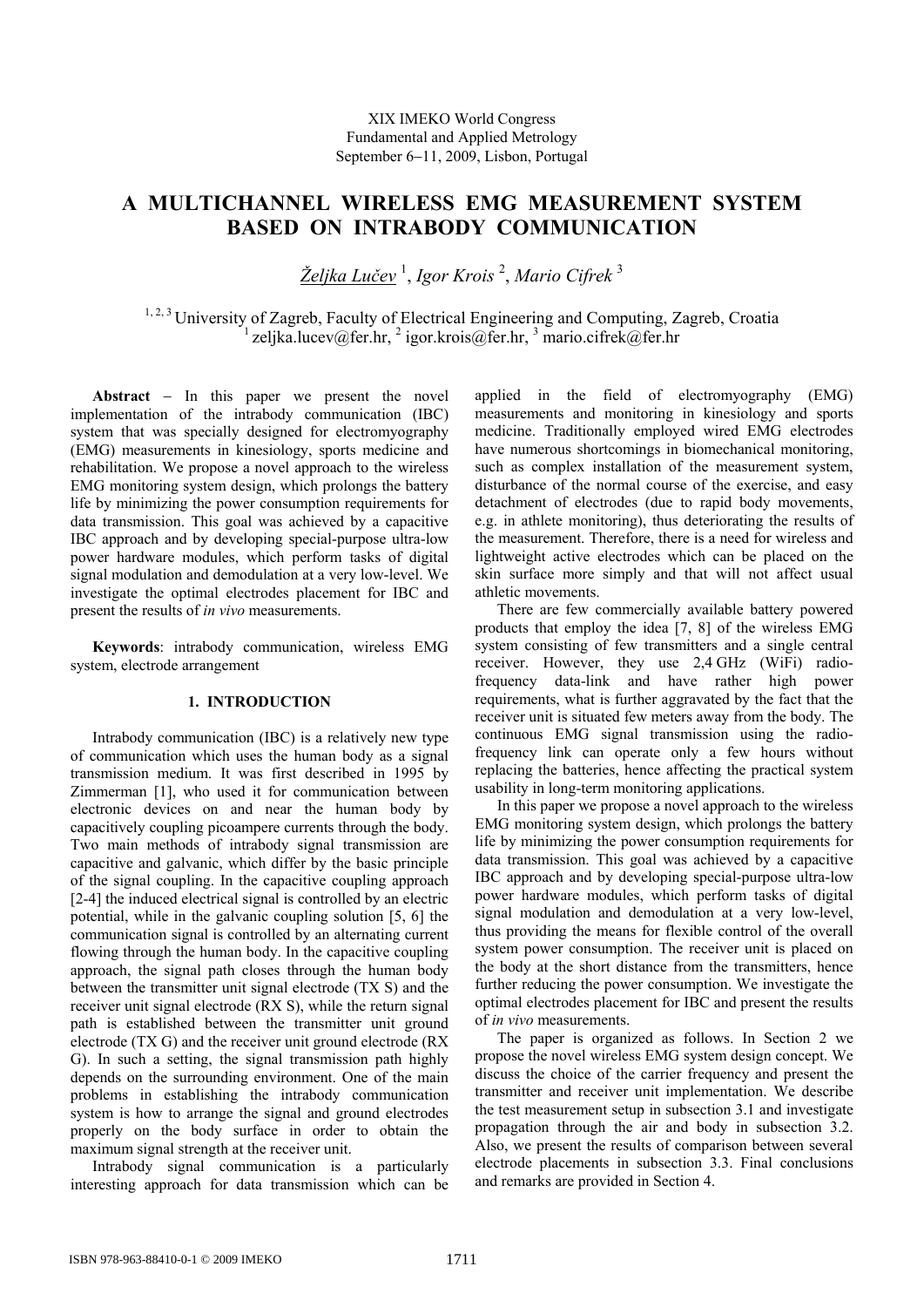

Fig. 1. EMG intrabody communication system.

# **2. SYSTEM DESIGN**

The IBC hardware consists of two main parts: four transmitter modules and the four-channel receiver unit, connected as shown in Fig. 1. The frequencies  $f_c^{(1)} - f_c^{(4)}$  of four signal carriers for intrabody communication are close to 1 MHz.

#### *2.1. Carrier frequency*

The selection of the signal carrier frequency is a tradeoff between several requirements:

- constraints imposed by the safety regulations,
- low-frequency communication data link (due to the ultra-low power requirements),
- high tissue conductance at the signal carrier frequency (achieved at higher frequencies).

Safety regulations for limiting the exposure to the timevarying electric, magnetic and electromagnetic fields are based on the international guidelines provided by the International Commission on Non-Ionizing Radiation Protection (ICNIRP) [9]. In the frequency range of 100 kHz–10 GHz the recommended whole-body average SAR (Specific Absorption Rate) is 0,08 W/kg, with a maximum allowed contact current of 20 mA. Moreover, the signal transmitted through the human body must not interfere with normal biological signals, meaning that its frequency should be higher than 1000 Hz.

Fig. 2 depicts the frequency dependence of conductivities of the human tissues relevant for the intrabody signal transmission (skin, muscle, fat and bone) [10]. The signal propagates best through the skin and muscles due to their high conductivity, Fig 2.

At the frequency of 1 MHz conductivities of wet and dry skin differ less than at the frequency of 100 kHz. Since the system is supposed to be worn by athletes during physical activity, it is more likely that their skin will be wet, therefore the value of the skin conductivity will be closer to that of the wet skin. At the frequencies between 1 MHz and 1 GHz the muscle and the wet skin have high and almost constant conductivity and therefore, considering the low power requirements, it is better to use the signal of the lower frequency (1 MHz). Above 100 MHz the conductivity of all tissues increases rapidly, as well as the power consumption.



Fig. 2. Frequency dependence of conductivities for different human body tissues. Adapted from [10].

## *2.2. Transmitter unit*

The transmitter input stage consists of an active EMG electrode with high input impedance that registers biological signal whose frequency is between 15 Hz and 500 Hz. The amplified EMG signal is fed to the 12-bit A/D converter and adjusted to match the format of the frequency word of the DDS integrated circuit. The DDS circuit is used for analog frequency modulation of the signal (FM), which is controlled by a PIC12C509 microcontroller. The output of the TX signal electrode is a frequency modulated sine wave with an amplitude of 1,15  $V_{\text{pp}}$ , approximately 1 MHz carrier frequency, 5 kHz frequency deviation and is well within the limits of the safety regulations [9]. Dimensions of the transmitter unit are 4,5 cm x 2 cm x 1 cm. The module is powered by a single 1,5 V battery.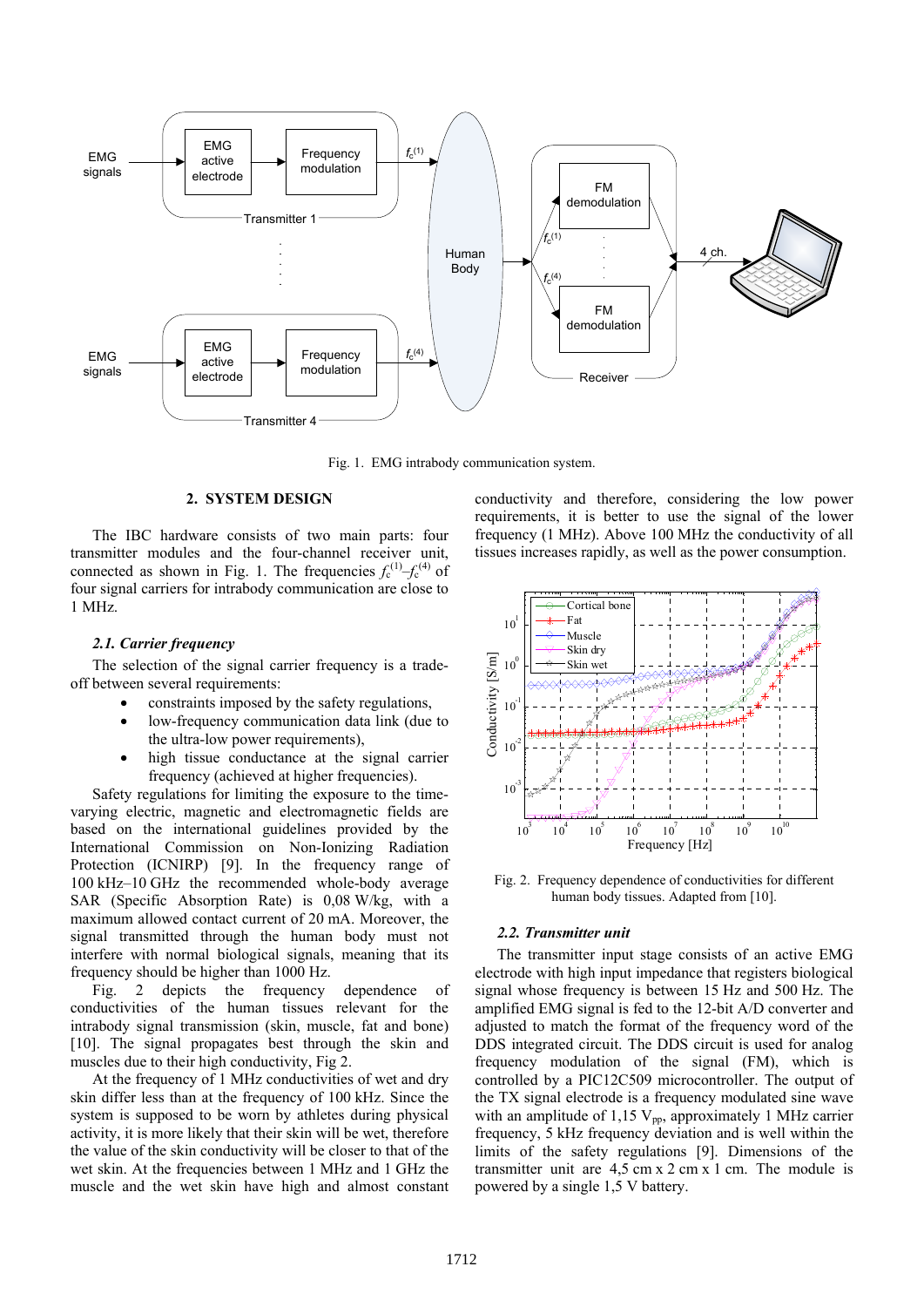Four identical transmitter units communicate with the receiver independently using the frequency domain multiplex. Each module uses a slightly different carrier frequency  $(f_c^{(1)} = 0.999 \text{ MHz}, f_c^{(2)} = 1.047 \text{ MHz}, f_c^{(3)} =$ 1,0941 MHz, and  $f_c^{(4)} = 1,141$  MHz) and 5 kHz frequency deviation.

## *2.3. Receiver unit*

The receiver unit of the wireless EMG system consists of four identically designed channels, with an exception of the first channel which contains an extra reference oscillator. Each channel incorporates a heterodyne receiver, which is used for FM signal demodulation. The heterodyne receiver was implemented using SA608 integrated circuit. Although this integrated circuit was originally intended for use in a high-frequency range (150 MHz), we achieved a good performance in 1 MHz range by few modifications of the original application circuit implementation. Dimensions of the receiver unit are  $10,5$  cm x  $6$  cm x  $2,5$  cm. The maximum current consumption from 3 V battery supply is 26,5 mA, when all four channels operate simultaneously. The logarithmic received signal strength can easily be obtained using the RSSI pin on each channel of the receiver.

# **3. RESULTS AND DISCUSSION**

#### *3.1. Measurement setup*

For connecting transmitter and receiver units to the human body we used BlueSensor Ag/AgCl electrodes. The skin was prepared by using an abrasive gel. The receiver was connected to the data acquisition card attached to the battery powered personal computer, in order to avoid ground loops that would deteriorate our measurements. For easier demonstration of the hardware's functionality with the human body as a transmission path, the signal being modulated is not an EMG signal. Instead, the transmitter's microcontroller generates the signal with the following characteristics: saw waveform, frequency 101,65 Hz, amplitude  $0,145$  V<sub>pp</sub>. All measurements are made using the transmitter with 1,047 MHz carrier frequency.

## *3.2. Propagation through the air*

Firstly, we needed to verify that the signal transmission path was established through the subject's body and not through the environment (air). Signal electrodes of the transmitter and the receiver were attached to the subject's left arm, ground electrodes remained unconnected and the distance between the signal electrodes varied along the arm. The whole procedure was repeated while changing the distance between the signal electrodes in the air.

Fig. 3 shows received signal strengths acquired from the RSSI pin of the corresponding receiver channel. The measured values are between -54 dBm and -62 dBm for intrabody signal propagation and approximately -99 dBm for propagation through the air, what is equal to the noise level. Fig. 4 presents demodulated waveforms at the distance  $d = 31$  cm for both propagation paths.

Fig. 3 and Fig. 4 show that the intrabody propagation is superior to the propagation through the air at the 1 MHz

frequency for distances up to 31 cm. It is reasonable to assume that the same relationship is valid for greater distances as well.



Fig. 3. Comparison of intrabody and air propagation.



Fig. 4. Received signals for  $d = 31$  cm.

## *3.3. Comparison of electrode placements*

The received signal level is highly affected by the orientation of the transmitter with respect to the receiver and the number of ground electrodes connected to the body.

According to [3, 11] a transmitter ground electrode close to the transmitter signal electrode strengthens the generated electric field, while the presence of a receiver ground electrode close to the receiver signal electrode reduces the received signal level. Therefore, the authors recommend that the signal and ground electrode of the transmitter and a signal electrode of the receiver should be in contact with the body, while the ground electrode of the receiver should remain disconnected. Moreover, the received signal strength is substantially higher for longitudinal direction of TX with respect to RX (position 2, Fig. 5) than for the transversal direction (position 1, Fig. 5) [3]. In both cases, the ground electrode of the receiver is disconnected from the body.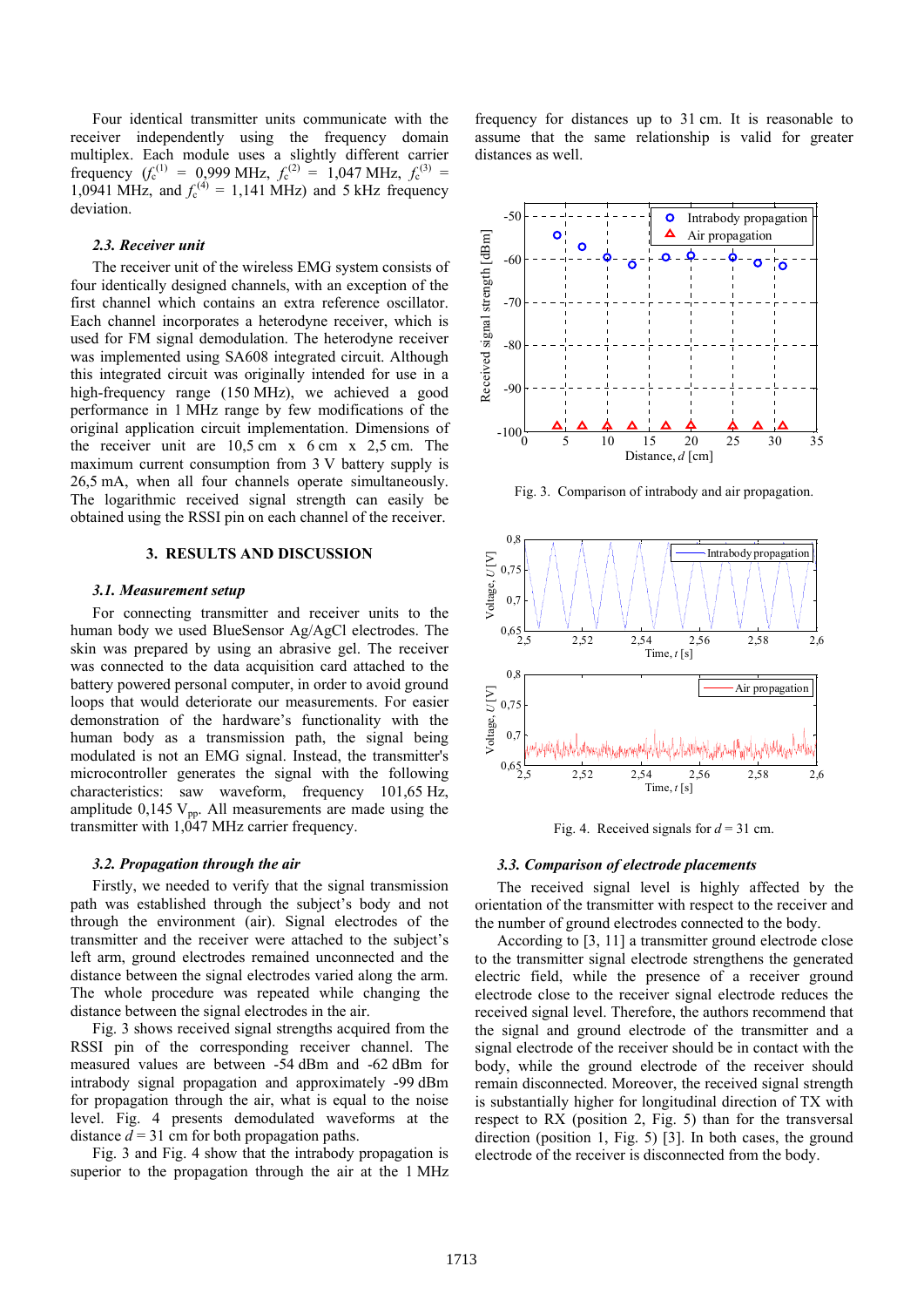Unlike [3, 11], in [12] authors conclude that the optimal electrode arrangement is such that both signal electrodes are connected to the body and both ground electrodes remain unconnected. This electrode position is called a twoelectrode arrangement and is shown as position 3 in Fig. 5.



Fig. 5. Positions of the electrodes: position 1 – transversal direction, position 2 – longitudinal direction, position 3 – twoelectrode arrangement. TX is a transmitter, RX is a receiver; S denotes a signal electrode and G denotes a ground electrode.

Since there is a certain ambiguity in literature about the optimal arrangement of electrodes in Fig. 5 that yields the largest received signal level, and since we applied lower excitation frequency (1,047 MHz instead of 10 MHz and 10,7 MHz as in [3, 11] and [12], respectively), we decided to evaluate all three proposed electrode arrangements. The summary of our measurements is depicted in Fig. 6.

The distance *d* assigned to the x-axis in Fig. 6 refers to the distance between the centre of the receiver and transmitter signal electrode (S RX and S TX). The receiver signal electrode S RX was fixed to the left wrist of the subject and the ground electrode G RX remained in the air. The transmitter was moved along the left arm from the wrist to the shoulder. The space between signal and ground electrodes of the transmitter in positions 1 and 2 was fixed to 4 cm. The distance *d* between the S RX and the transmitter varied from 4 cm to 31 cm. The position of the elbow was at the distance of 20 cm.

For the position 1 the received signal strength was the lowest for all three considered configurations and the signal transmission was the worst. For distances shorter than 10 cm, position 2 exhibits higher received signal strength and for distances longer than 10 cm, positions 2 and 3 show similar characteristics.

It is evident that the elbow position has influence on positions 1 and 3 and that it has no influence on position 2. The cause of this phenomenon is the structure of the tissue under the electrodes: there is no muscle tissue at the elbow and, as it has already been shown in Fig. 2, the conductivity of the muscle tissue is the highest of all the tissues relevant for the signal transmission. When *d* is 20 cm and the electrodes are arranged as in position 2, the ground RX electrode is positioned above the muscle tissue of the upper arm and the signal is therefore strengthened.



Fig. 6. Received signal strength for three different electrode positions along the left arm  $(0 \text{ cm} - \text{wrist}, 20 \text{ cm} - \text{elbow}, 45 \text{ cm} - \text{shoulder}).$ 

## **4. CONCLUSIONS**

We presented the novel implementation of the IBC system that was specially designed for electromyography measurements in kinesiology, sports medicine and rehabilitation. We showed that the signal transmission between our transmitter and the receiver through the human body is superior to the propagation through the air and we experimentally determined the optimal arrangement of the electrodes.

Currently we focus our attention to understanding differences between positions 2 and 3 for greater distances between electrodes and influence of the joints to the transmission characteristics. We will make measurements on more test subjects in order to statistically confirm the presented results. Future work will include further minimization of the power consumption as well as improvements in the mobility by implementing a wireless communication between the receiver and data acquisition unit.

## **ACKNOWLEDGMENTS**

This research has been supported by the Croatian Ministry of Science, Education and Sport through the research project "Noninvasive measurements and procedures in biomedicine", grant number 036-0362979- 1554.